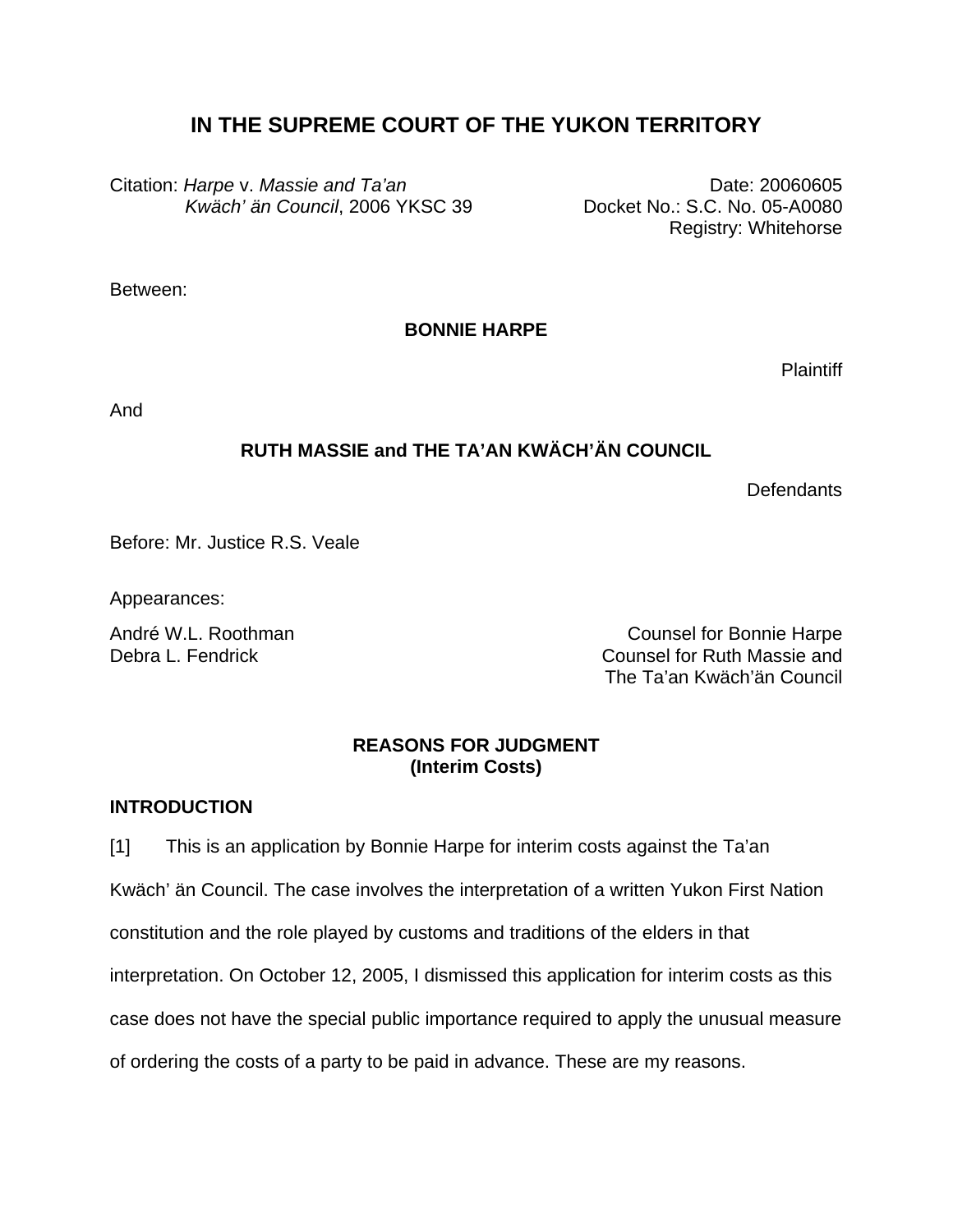#### **FACTS**

[2] The Ta'an Kwäch'än Council is the government of the Ta'an Kwäch'än people, a Yukon First Nation situated at Lake Laberge, near Whitehorse, Yukon Territory. There are about 432 Ta'an Kwäch'än citizens. Approximately 400 of these citizens are members of one of the six traditional families.

[3] On January 13, 2002, the Ta'an Kwäch'än Council signed the Ta'an Kwäch'än Self-Government Agreement with the governments of Canada and the Yukon. The general purpose of the Ta'an Kwäch'än Self-Government Agreement is to support the contemporary and traditional political institutions and processes of the Ta'an Kwäch'än.

[4] The Ta'an Kwäch'än Council originally had a Hereditary Chief appointed by the Elders Council. That style of governance was changed at a General Assembly in November 2003 when the citizens of Ta'an Kwäch'än Council amended their Constitution to abolish the position of Hereditary Chief and create the elected positions of Chief and Deputy-Chief (the 2004 Constitution).

[5] On February 19, 2004, the Board of the Ta'an Kwäch'än Council passed the Ta'an Kwäch'än Council Amended Election Rules (Election Rules).

[6] The date of the election of Chief and Deputy-Chief was April 30, 2004. Ruth Massie was elected as Chief by a two-vote margin over Bonnie Harpe.

[7] The Deputy-Chief, who was acclaimed, resigned on June 1, 2004. The Board has not called a by-election, as required by the 2004 Constitution, to replace the Deputy-Chief. Section 8.13 of the 2004 Constitution states "Upon resignation or removal of the Chief or Deputy-Chief, a by-election shall be held forthwith to serve for the remainder of the term."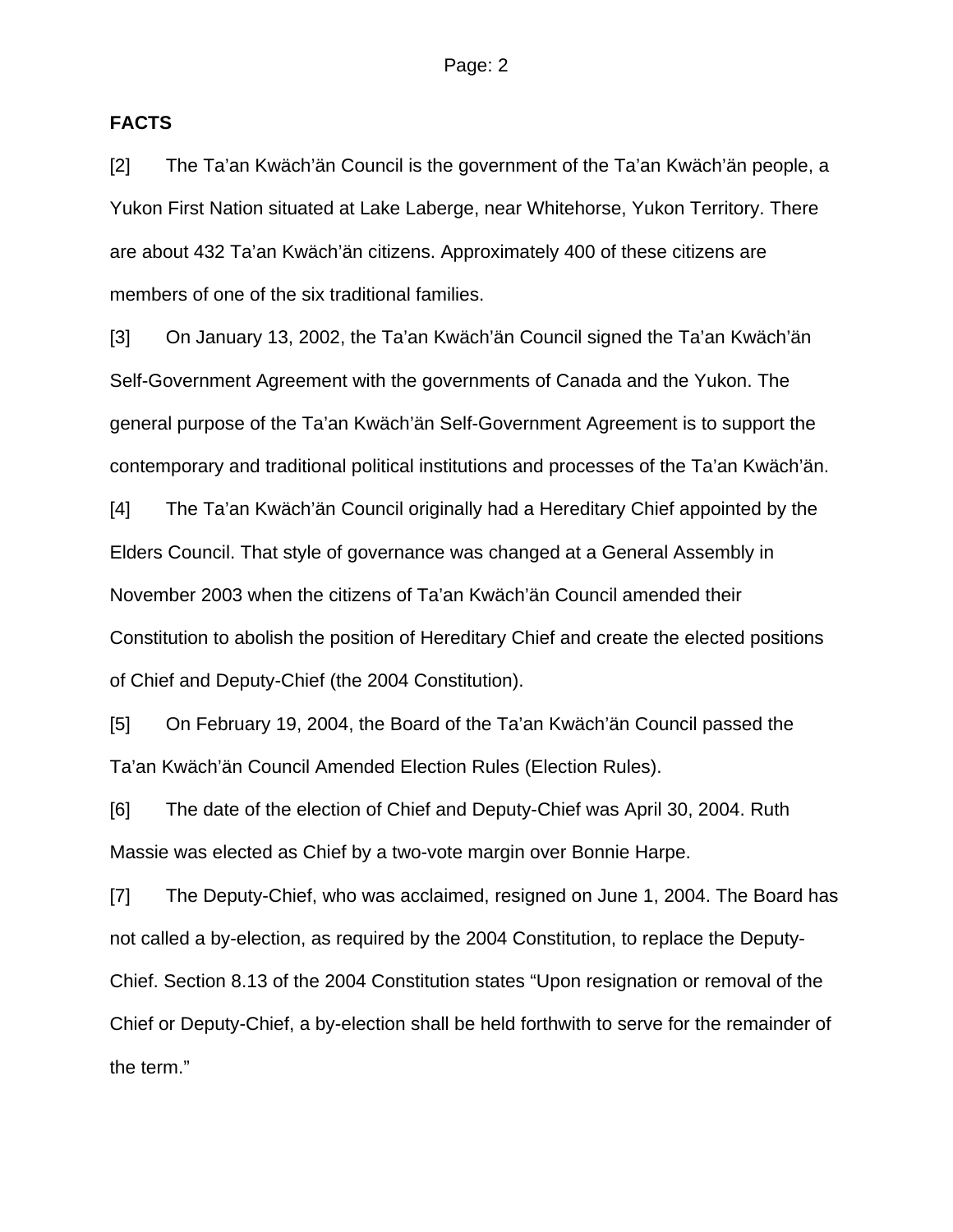[8] Bonnie Harpe filed an appeal of the April 30, 2004 election to the Judicial Council, a tribunal created to adjudicate alleged violations of the laws of the Ta'an Kwäch'än Council. She alleged certain irregularities and the ineligibility of a third candidate for the office of Chief. On May 16, 2005, one year later, the Judicial Council decided, in a written judgment, that the third candidate was ineligible. The delay between the filing of the appeal and the judgment was caused by a difficulty in obtaining certain records. The Judicial Council ordered that the election of Ruth Massie on April 30, 2004 "be voided and a new election for Chief be held".

[9] The result of this ruling of the Judicial Council was that the Board of the Ta'an Kwäch'än Council did not have a quorum as there was no elected Chief or Deputy-Chief. Section 8.6 of the Constitution requires the presence of either the Chief or Deputy Chief as part of the quorum for all meetings of the Board. There is no specific provision in the Constitution of the Ta'an Kwäch'än Council setting out a procedure to appoint an Acting Chief or Deputy-Chief.

[10] On May 19, 2005, the Elders Council approved a resolution appointing Ruth Massie as Acting Chief. Bonnie Harpe alleges that this resolution is not valid thereby leaving the Board of the Ta'an Kwäch'än Council without a quorum to act.

[11] By letter dated July 19, 2005, six directors of the Board informed the citizens of Ta'an Kwäch'än Council that the Elders Council appointed Ruth Massie as Acting Chief and ordered that elections for Chief and Deputy-Chief be held no later than October 30, 2005.

[12] One of the undercurrents in this litigation relates to the traditional families. The structure of the 2004 Constitution is based upon the six traditional families that are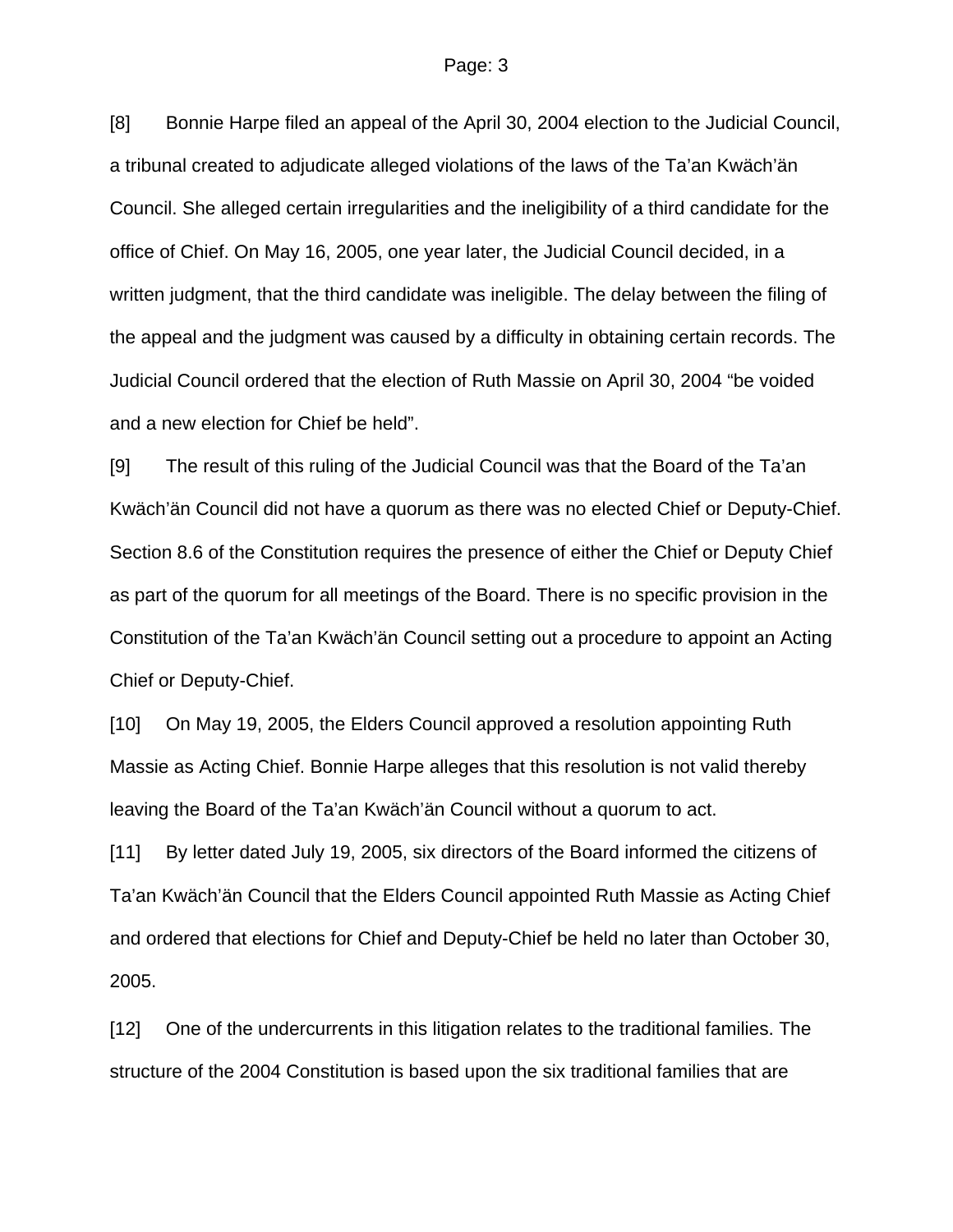defined as the Chief Jim Boss family, the Maggie Broeren family, the Jenny Dawson Family, the Susie Jim family, the Undeheal family and the Jenny Lebarge family.

[13] Ms. Harpe is a member of the Susie Jim family. Ms. Massie is a member of the Jenny Lebarge family. Ms. Harpe has filed an extensive affidavit which claims that the Jenny Lebarge family is not a traditional family despite the express wording of the 2004 Constitution.

[14] Bonnie Harpe applies for an order for the following relief, among other things:

- (a) to set aside the resolution of the Elders Council appointing Ruth Massie as Acting Chief and setting an election date;
- (b) to prohibit the Board of the Ta'an Kwäch'än Council from acting until a Chief or Deputy-Chief is elected;
- (c) to appoint an Administrator for the Ta'an Kwäch'än Council until a Chief or Deputy-Chief has been elected; and
- (d) to prohibit the holding of the election for Chief and Deputy-Chief until the Court has ruled on her judicial review proceeding.

[15] Ruth Massie and the Ta'an Kwäch'än Council submit that the elders have the traditional power to appoint an Acting Chief in these circumstances. Bonnie Harpe submits that the 2004 Constitution represents a clean move away from the traditional appointment of a chief to the democratic election of Chief and there is no provision in the 2004 Constitution for the appointment of an Acting Chief.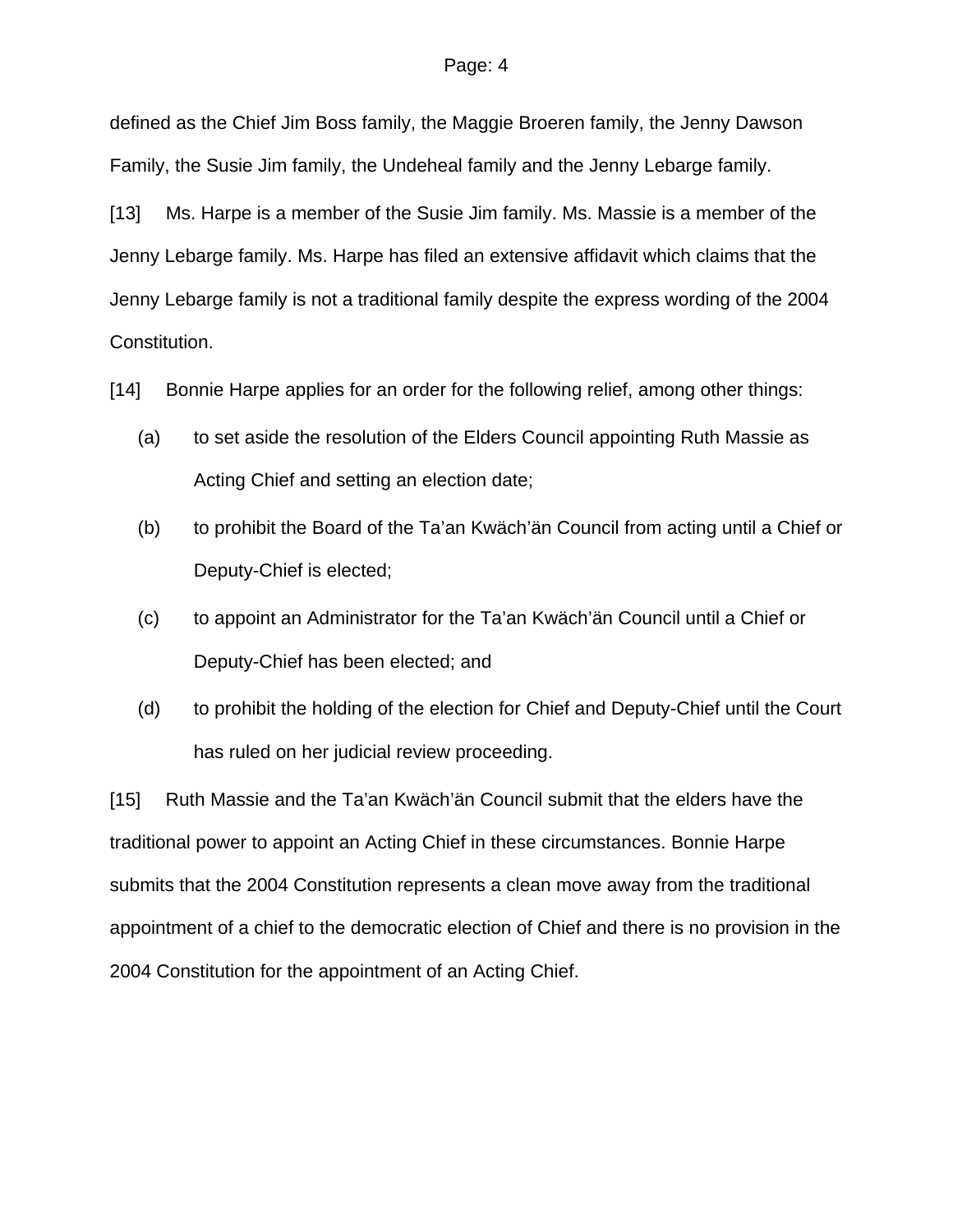# **The Financial Circumstances of Bonnie Harpe**

[16] Bonnie Harpe is currently employed as the Yukon Region Director of the Yukon River Inter-Tribal Watershed Council. She is a single parent of a 12-year-old daughter.

[17] She has an income in the range of \$48,000 and her financial contribution to this litigation to date is \$7,000 with credit for a further \$15,000 with her lawyer.

[18] Her income and expenses are not adequate to fund this litigation which could cost in the range of \$60,000 to \$70,000.

[19] She is not eligible for legal aid.

[20] This litigation is not suitable for a contingency agreement as there is no financial claim.

## **ISSUE**

[21] The sole issue to be determined is whether this is a suitable case for an award of interim costs.

## **THE LAW**

[22] The traditional rule is that costs are a discretionary matter for the trial judge to award. Generally speaking, costs are awarded to the successful party after the trial is completed to compensate the winner for costs incurred. The word "costs" is a term of art based upon a tariff set out in the Supreme Court Rules. It is not necessarily synonymous with legal fees and disbursements and is often only a portion of the latter.

[23] The tradition of awarding costs to the successful party has been evolving to the point where the British Columbia Court of Appeal stated that "the view that costs are awarded solely to indemnify the successful litigant for legal fees and disbursements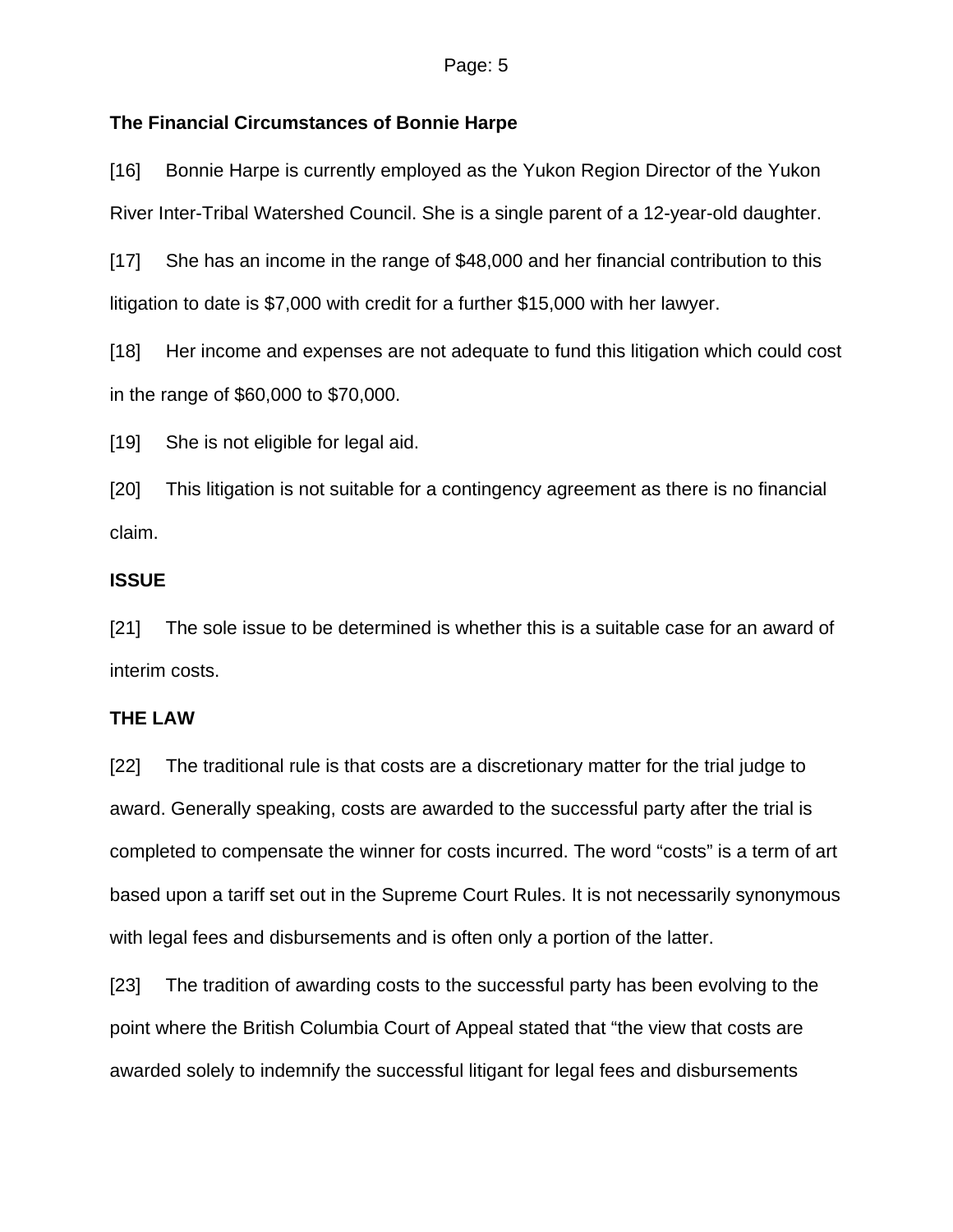incurred is now outdated" (see *Skidmore* v. *Blackmore* (1995), 2 B.C.L.R. (3d) 201 at para. 28). In that case, the court awarded costs to a self-represented litigant.

[24] *British Columbia (Minister of Forests)* v. *Okanagan Indian Band*, 2003 SCC 71 is a watershed case that considers when it is appropriate to pay costs in advance to ensure a party can participate in a legal proceeding. In that case, members of four Indian Bands began logging on Crown land without provincial authorization. The Minister of Forests filed stop-work orders and commenced court proceedings to enforce them. The Bands claimed aboriginal title and the right to log without provincial authorization. The Bands applied for an order for interim costs requiring the Crown to pay their legal fees and disbursement in advance.

[25] The trial judge denied the application, although he recognized that the Court had a discretionary power to make an order for interim costs in exceptional circumstances. The Court of Appeal found that constitutional principles, and the unique nature of the Crown and Aboriginal peoples, created the exceptional and unique circumstances to order interim costs.

[26] The Supreme Court of Canada agreed that an order for interim costs for the Indian Bands was appropriate.

[27] The Supreme Court reviewed the traditional principle of awarding costs to the winning litigant at the conclusion of the hearing to indemnify expenses incurred. It also reviewed the use of interim costs as a policy instrument to ensure access to justice. As stated by LeBel J. in *British Columbia (Minister of Forests)* v. *Okanagan Indian Band*, at para. 31: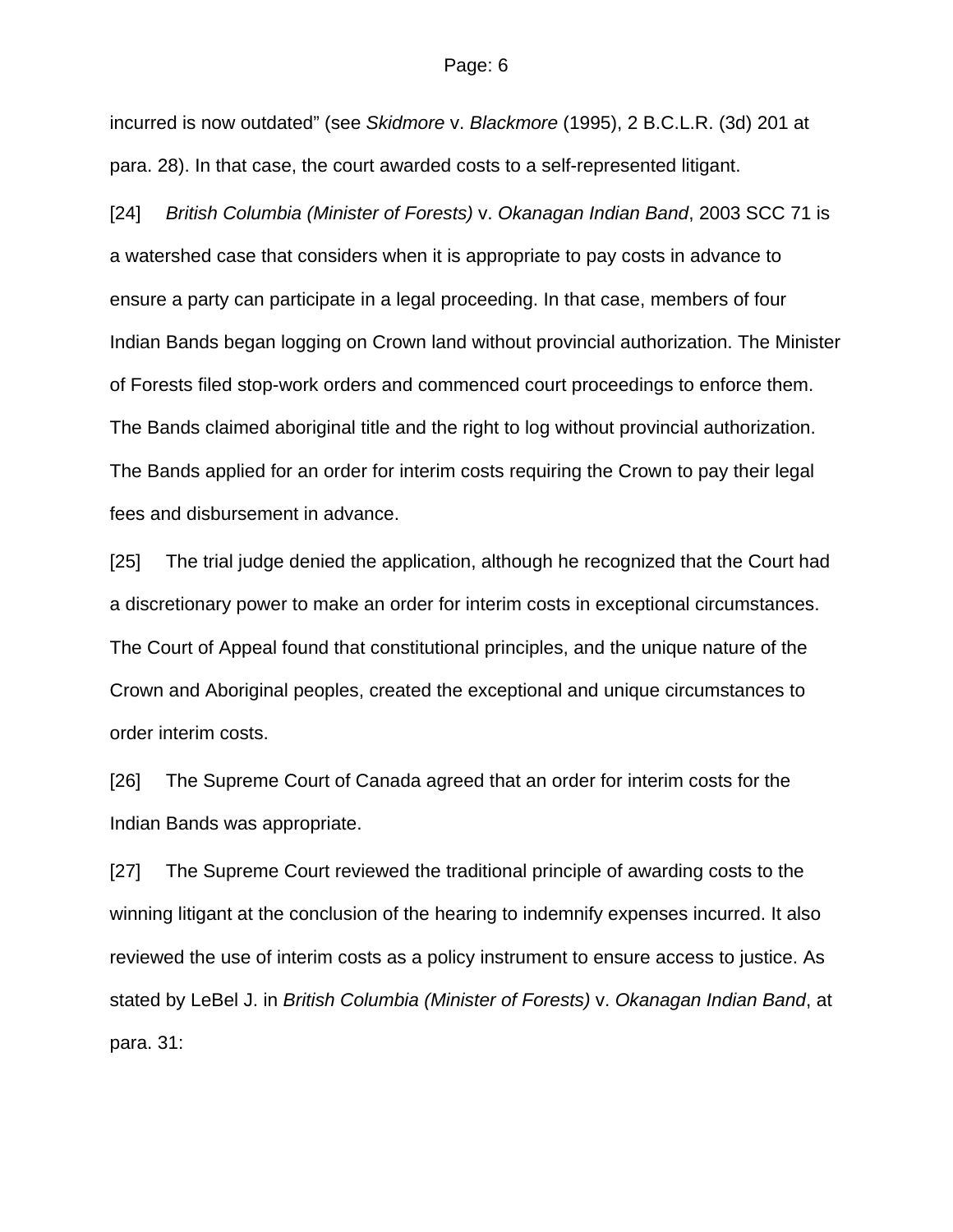"Concerns about access to justice and the desirability of mitigating severe inequality between litigants also feature prominently in the rare cases where interim costs are awarded. An award of costs of this nature forestalls the danger that a meritorious legal argument will be prevented from going forward merely because a party lacks the financial resources to proceed. …"

[28] LeBel J. identified the criteria that must be present to justify an award of costs at

paragraph 40:

"1. The party seeking interim costs genuinely cannot afford to pay for the litigation, and no other realistic option exists for bringing the issues to trial - in short, the litigation would be unable to proceed if the order were not made.

2. The claim to be adjudicated is prima facie meritorious; that is, the claim is at least of sufficient merit that it is contrary to the interests of justice for the opportunity to pursue the case to be forfeited just because the litigant lacks financial means.

3. The issues raised transcend the individual interests of the particular litigant, are of public importance, and have not been resolved in previous cases."

[29] At paragraph 41, LeBel J. stated even if that the above criteria were met, it is not

necessarily sufficient to make such an award. The court still retains discretion on

whether costs should be awarded in a particular case.

[30] LeBel J. applied his criteria at paragraph 46 as follows:

 Applying the criteria I have set out to the evidence in this case as assessed by the chambers judge, it is my view that each of them is met. The respondents are impecunious and cannot proceed to trial without an order for interim costs. The case is of sufficient merit that it should go forward. The issues sought to be raised at trial are of profound importance to the people of British Columbia, both Aboriginal and non-Aboriginal, and their determination would be a major step towards settling the many unresolved problems in the Crown-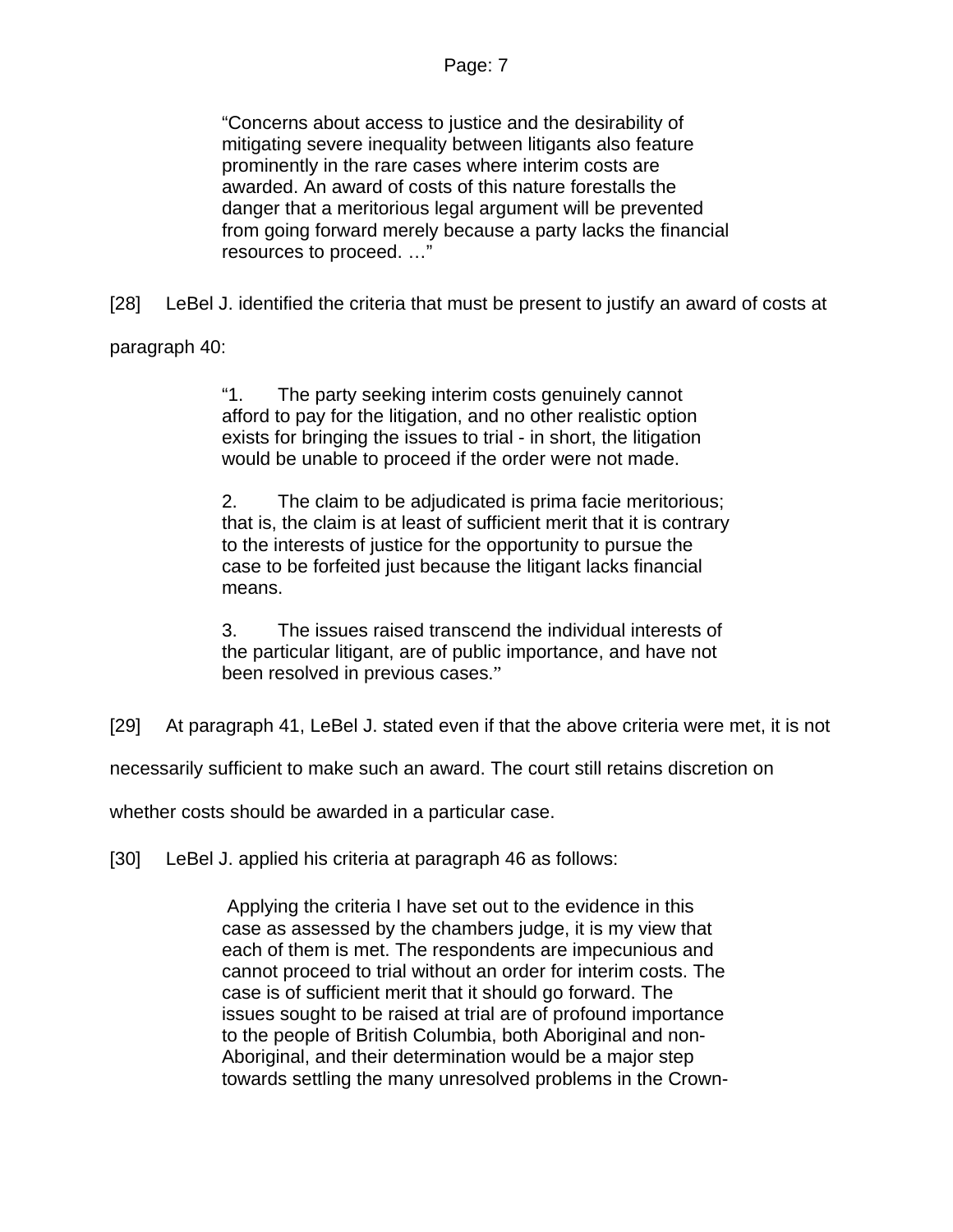Aboriginal relationship in that province. In short, the circumstances of this case are indeed special, even extreme.

## **ANALYSIS**

[31] My assessment of the application of the three criteria set out in *British Columbia (Minister of Forests)* v. *Okanagan Indian Band* is as follows:

- 1. I have no doubt that Bonnie Harpe genuinely cannot afford to pay for this litigation without going into substantial debt as she already has at this point. Her financial situation is distinguishable from the plaintiffs in *Gitxsan First Nation* v. *British Columbia (Minister of Forests)*, 2005 BCSC 994. In that case, the plaintiffs represented some 4,000 Gitxsan people and the court found that they were unwilling, as opposed to unable to finance the litigation. In this case, Bonnie Harpe appears to be bearing the cost of financing this litigation personally, although she no doubt has the backing of her family in pursuing the litigation. Although it cannot be said that this litigation categorically would not proceed without an interim costs order, I am of the view that the first criteria is met to all intents and purposes. Ms. Harpe genuinely cannot afford to pay for this litigation without seriously impoverishing her family for a considerable length of time.
- 2. The claim that is put forward by Ms. Harpe is *prima facie* meritorious, which I interpret to mean that she has an arguable case of some merit. There is no doubt that the 2004 Constitution does not expressly empower the elders to appoint an Acting-Chief. There is a constitutional gap and the issue is worthy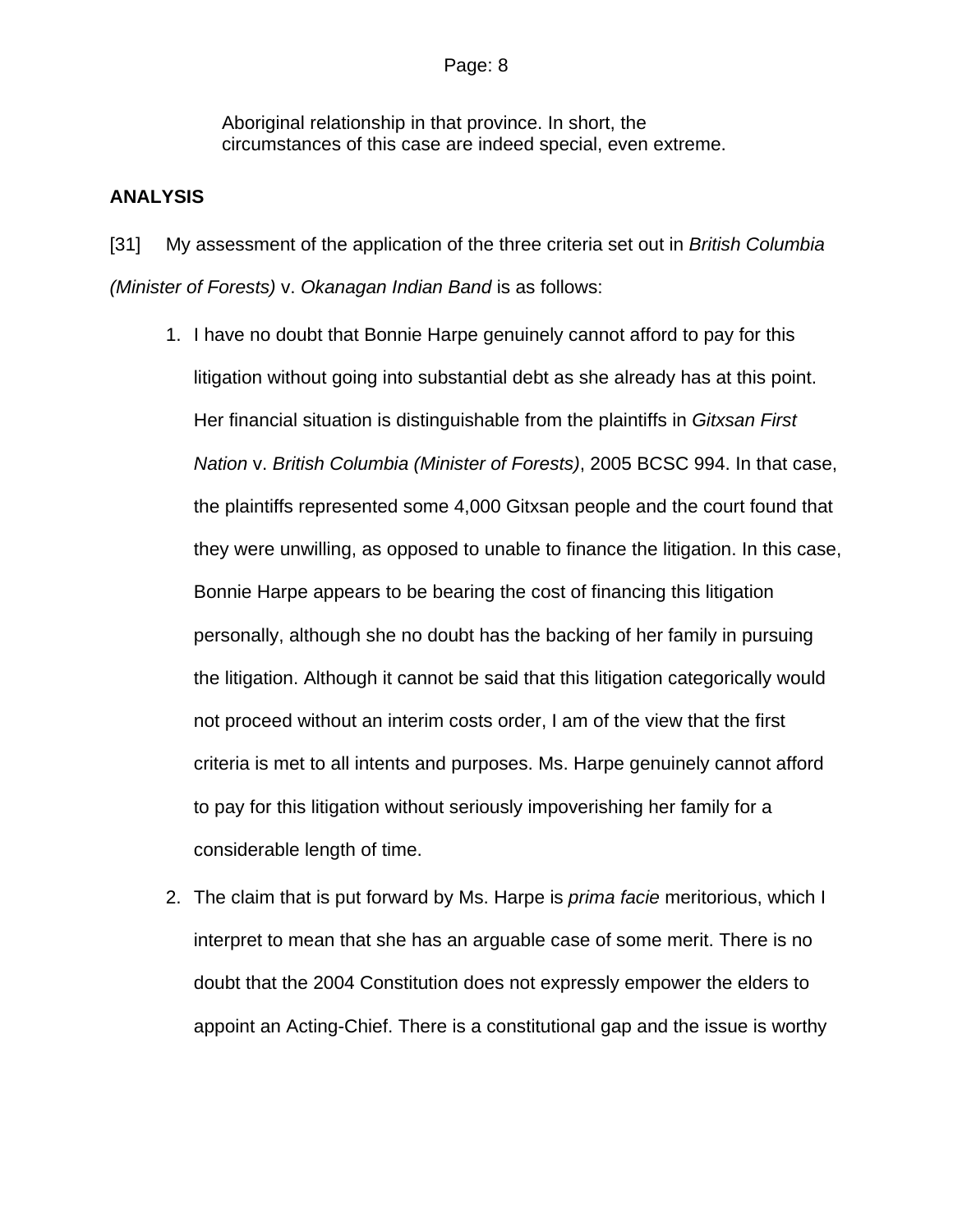of being pursued. However, it is not an issue that could be categorized as "special" or "extreme" in the sense meant by Justice LeBel.

3. The third criteria is whether the issue of the role that customs and traditions of the Ta'an Kwäch'än elders play in the 2004 Constitution transcends the individual interests at stake. The customs and traditions of First Nations have been recognized and incorporated into Canadian common law for some time (see *Bigstone* v. *Big Eagle*, [1992] F.C.J. No. 16)*.* Arguably, this particular case is somewhat unique in the sense that it addresses the role of the customs and traditions of elders in the context of a First Nation that has adopted a written constitution. Although individual interests are at play, there is the larger issue of the role of customs and traditions of elders in constitutional interpretation.

[32] However, when comparing this issue to the dispute in the *Okanagan Indian Band* case, this issue is not of the same magnitude of public importance. The *Okanagan Indian Band* case dealt with the power to regulate the forest resource in British Columbia. It would have an impact on all citizens of British Columbia, whether aboriginal or non-aboriginal.

[33] In contrast, the issue in this case only affects the internal operations of this First Nation. It may conceivably affect the constitutions of other First Nations but that is only a possibility and not a certainty. It does not affect non-aboriginals in the Yukon.

[34] Counsel for Ms. Harpe submits that the issue she brought to court was a relatively straightforward issue of constitutional interpretation. Counsel submits that the Ta'an Kwäch'än First Nation has turned the case into a complex constitutional question